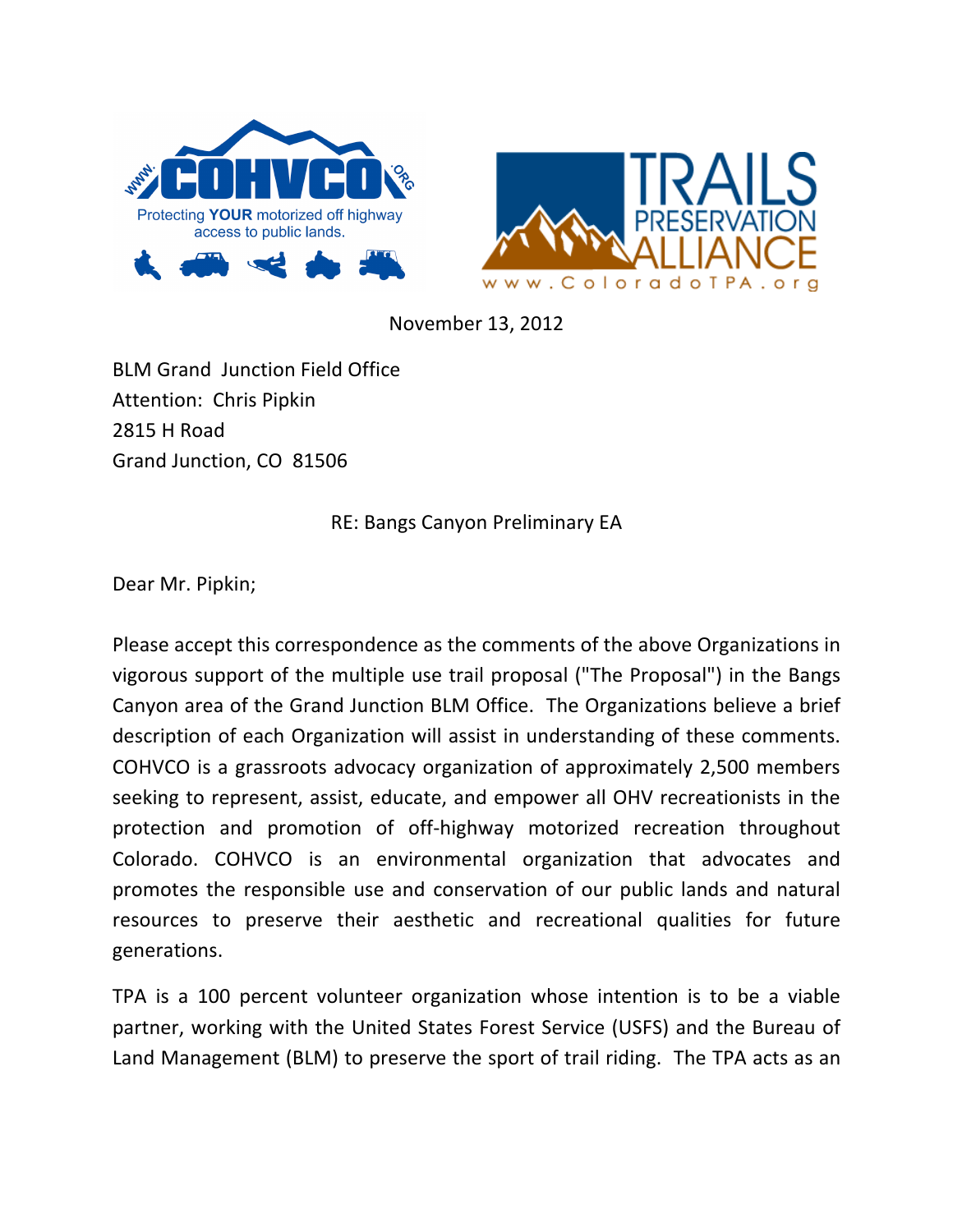advocate for the sport and takes the necessary action to ensure that the USFS and BLM allocate a fair and equitable percentage of public land access to trail riding.

Collectively, COHVCO and TPA are referred to as "the Organizations" for purposes of these comments. The Organizations believe the proposal is a significant benefit for multiple use trail users. Maintaining multiple use opportunities on the entire trail network is a significant benefit to all users seeking to enjoy the trail network and access to other resources that this network will provide.

The predominate trail type to be developed under the Bangs Canyon proposal is single track multiple use trails, a trail type of which there is currently a critical shortage in the state of Colorado. While the largest shortages of routes has been found in the single track motorized trail networks, there have been large scale closures of motorized routes on other planning offices, which has heightened the importance of any new trails that are opened for all motorized users. The White River National Forest is currently implementing a travel plan that closes over 30% of their routes, the GMUG National Forest is implementing closures of 35% of their motorized routes, the Colorado River Valley BLM Office proposes closure of over 40% of their routes. These closures are being undertaken as the population of Colorado continues to increase at rates far above the national average and the demand for multiple use access continues to increase. Obviously these closures will not be absorbed completely by the Bangs Canyon area, but the Organizations believe these closures will clearly heighten the value of any new trails to all multiple use users of public lands.

## **2. The Proposal will generate a significant positive economic impact**

Given the closures of routes on adjacent public lands, the Organizations beleive that any calculations regarding the economic impact of the Proposal at this point are probably low. The Organizations vigorously believe that the proposed trail network will be a significant economic benefit to the Colorado economy and the communities adjacent to the Bangs Canyon area. COHVCO's 2009 OHV Economic Impact Study concluded that registered OHV recreation provides over \$1 billion dollars a year to the Colorado economy and the communites in and around Bangs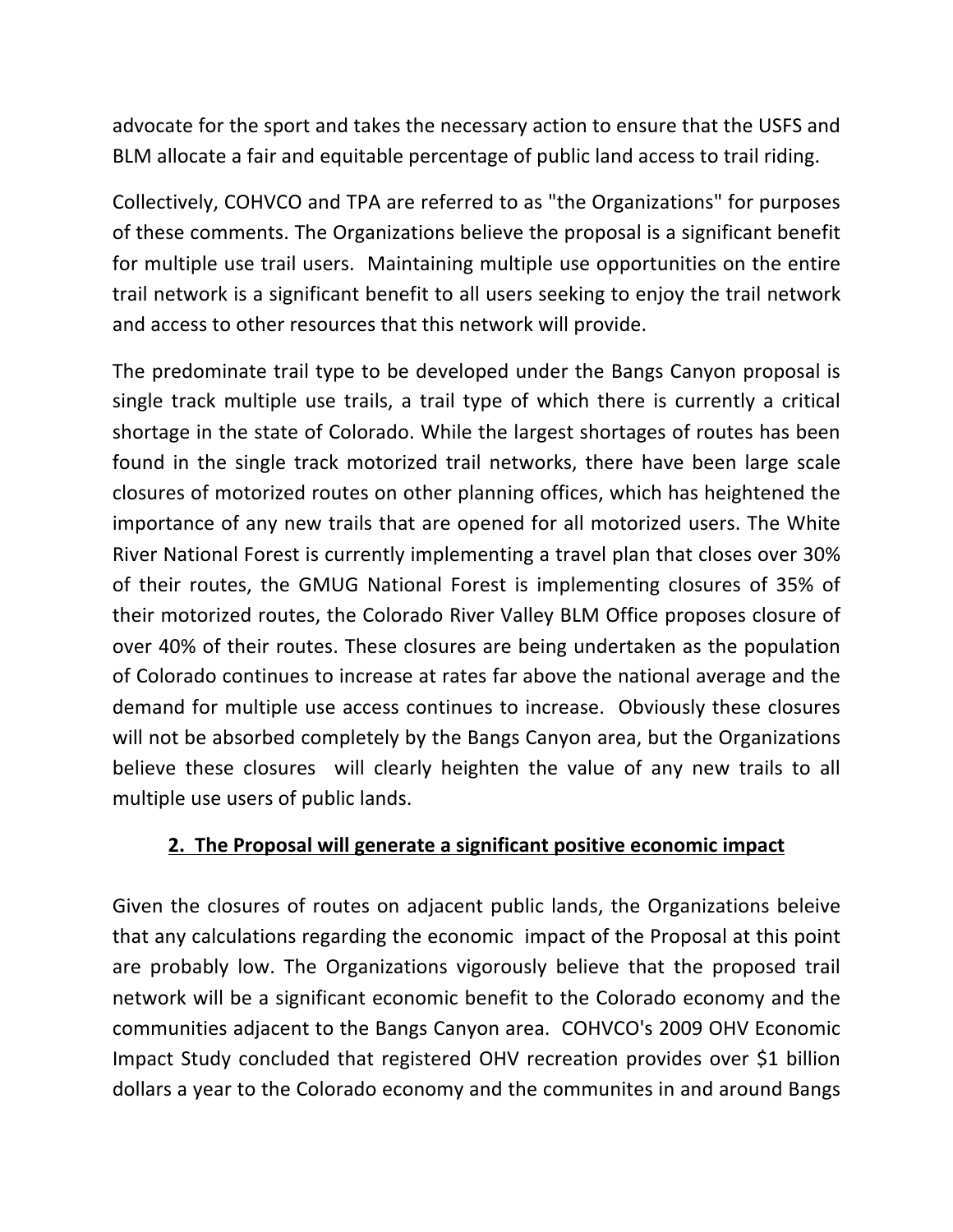Canyon experience an annual economic benefit of over \$40 million dollars and directly create over 500 jobs annually in these counties. A copy of the COHVCO economic impact study is enclosed with these comments for your reference.

Other sources have identified multiple use trails as a significant economic contributor to rural economies. Forest Service research indicates that a multiple usage trail network is an effective tool for the development of local economies. This research specifically concluded:

"Recreation and tourism economies are the mainstay for rural counties with high percentages of public land. Actions by public agencies to reduce or limit access to for recreation have a direct impact on local pocket books. Limiting access by closing roads, campgrounds, RV parking, and trails for all or one special interests group will impact surrounding communities. Visitors to public lands utilize nearby communities for food, lodging and support facilities." $1$ 

The Forest service targeting of trail networks as an effective tool for local economic development is based on the long track record of success that surrounds these types of projects. The Hatfield McCoy trail network in West Virginia added over 10 million dollars of spending a year to one of the poorest counties in the US.<sup>2</sup> The Paiute Trail System in southern Utah, which has become a destination for Colorado riders seeking single track trail experiences contributes, contributes similar amounts to the communities the trail network travels through.

The Organizations believe the Proposal will be a benefit to the local economy. While the scale of this benefit is unclear, the Organizations believe that the clear benefit of the Proposal weighs in favor of moving forward with the Proposal.

 

<sup>&</sup>lt;sup>1</sup> Humston et al; USFS Office of Rural Development; *Jobs, Economic Development and Sustainable Communities Strategizing Policy Needs and Program Delivery for Rural California*; February 2010 at pgs 51-52 <sup>2</sup> Marshall University Center for Business and Economic Research; *Final Report; The Economic Impact of the* 

Hatfield~McCoy Trail System in West Virginia; October 31, 2006 at pg 3.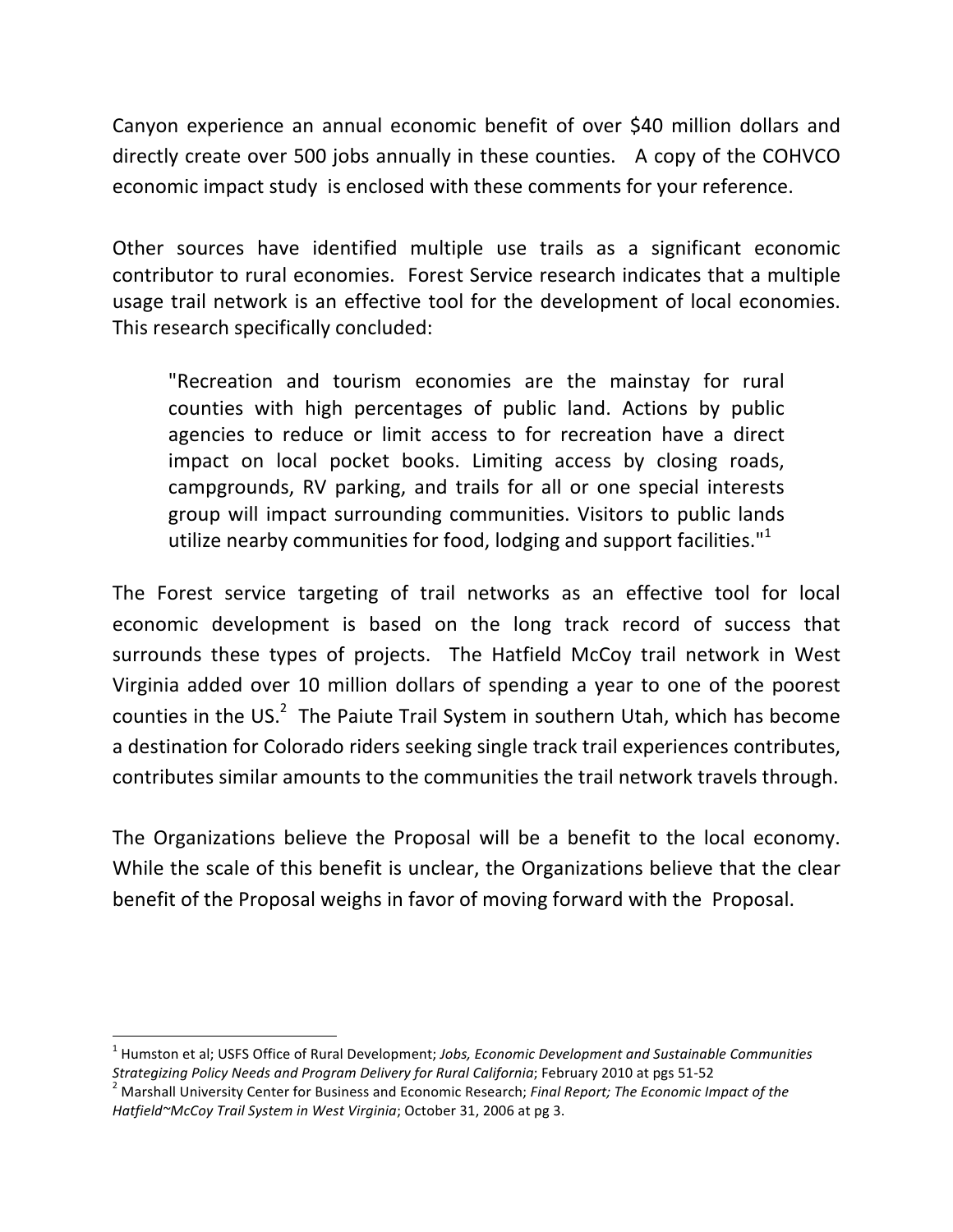## **3.** The minimal impacts to various resources outlined in the preliminary EA are consistent with research which indicates OHV users are a highly law abiding user **group on public lands.**

There are numerous sections of the preliminary EA regarding various resource concerns, which must be more completely addressed in the development of the Bangs Canyon trail network. The Organizations believe protection of these resources is a critical component of any multiple use area. The Organizations believe that the proposed trail network will effectively minimize resource impacts both through trail layout and notice of restrictions to the users of the trail networks to the public. The Proposal and multiple use trail network are entirely consistent with Bangs Canyon SRMA designation and requirements, which have been made to locate trail networks in the proper locations in the Grand Junction BLM office. 

The Organizations now can provide concrete information regarding the high compliance with posted restrictions that is exhibited by the OHV community as preliminary findings have been released relative to the Colorado OHV law enforcement pilot project. The law enforcement pilot program developed by Colorado Parks and Wildlife to analyze alleged law enforcement concerns with OHV recreation with the use of professionally trained law enforcement officers. This Pilot was developed in partnership with the Forest Service and Bureau of Land Management and is providing some of the first concrete information regarding law enforcement concerns involving OHV recreation. A copy of the preliminary findings of the report are enclosed with these comments to allow for a more complete understanding of the pilot methodology and veracity of its findings. 

The OHV law enforcement pilot program was created to address assertions of a compelling need to stop resource damage from OHV misuse at locations identified as violation "hotspots" by those seeking to limit public access to public lands. While the Bangs Canyon area was not identified as a hotspot for targeted enforcement, the Organizations believe these findings remain highly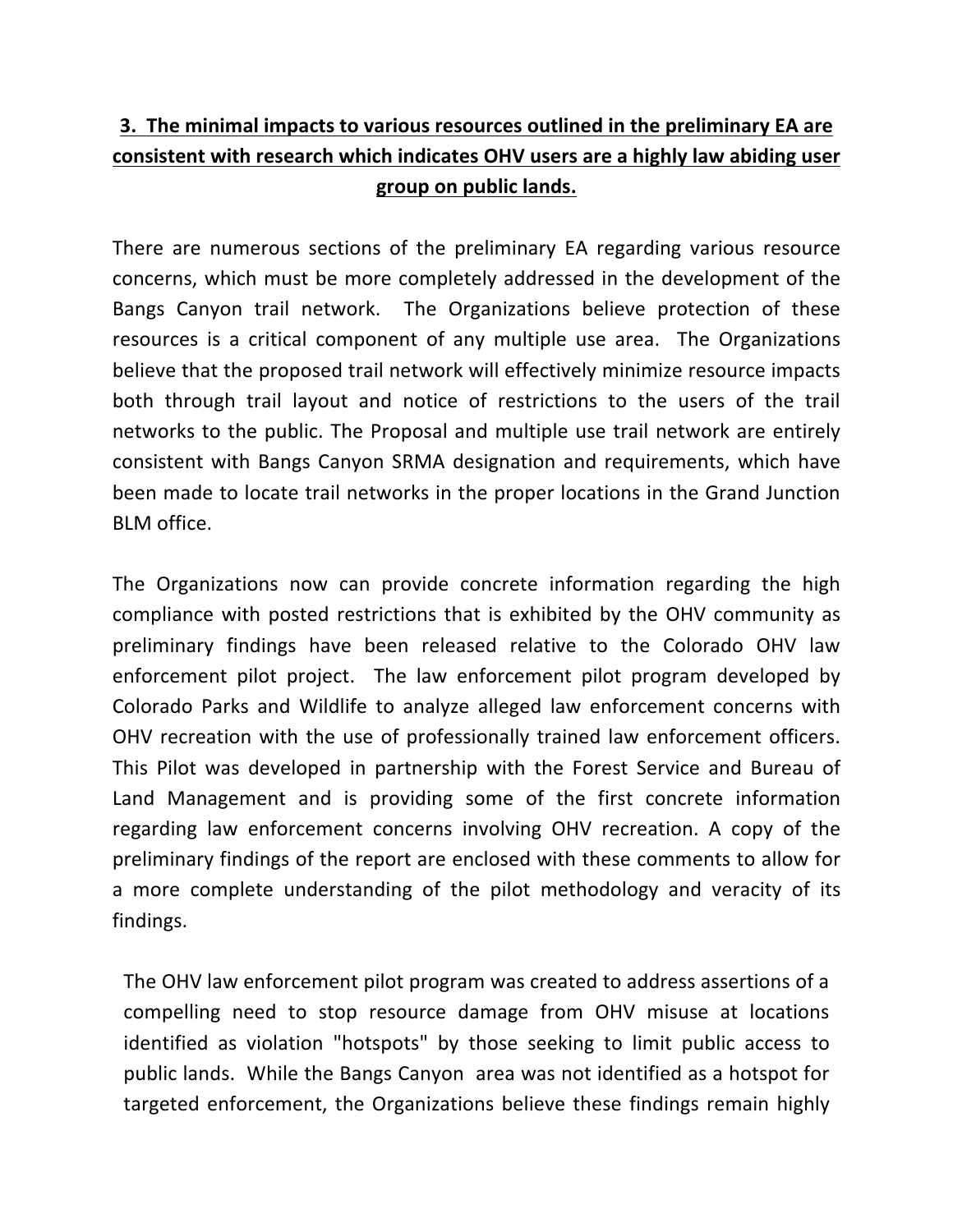relevant to this discussion. The law enforcement pilot program deployed additional trained professional law enforcement officers, funded by monies from the OHV registration funds, at these "hotspots" during heavy usage times to supplement existing law enforcement resources in these areas. As part of the pilot, the additional officers we required to keep logs of their contacts for reporting purposes.

The findings of this pilot clearly identify that these "hotspots" for OHV violations were anything but "hotspots". Over last summer, officers involved in the pilot program contacted over 10,000 people. This is an astoundingly large sampling as there are only 160,000 registered OHVs in Colorado. This pilot program found that less than 5% of riders committed any violations. The overwhelming percentage of these violations were people not registering their OHV. Only 1.5% of contacts involved activities, other than failing to register **OHVs, where the officer found the activity serious enough to warrant the issuance of a citation.** 

Additional research from the BLM's Alpine Ranger program outside of Durango also indicates that OHV users are highly compliant with posted restrictions. These reports found similar exceptionally low levels of violations from OHV activity, even when an area is targeted for law enforcement activity. A copy of those reports are enclosed with these comments for your review.

The Organizations believe the conclusions of this groundbreaking research are highly relevant here and will provide a high degree of comfort to those with concerns about law enforcement or resource concerns and the Proposal.

## **4. Wildlife Concerns**

The possible impact of recreation on wildlife is addressed in the Proposal, and is an issue that has been extensively researched by the Forest Service's Rocky Mountain Research Station. While the Research Station has centered on winter motorized recreation, these findings are completely relevant to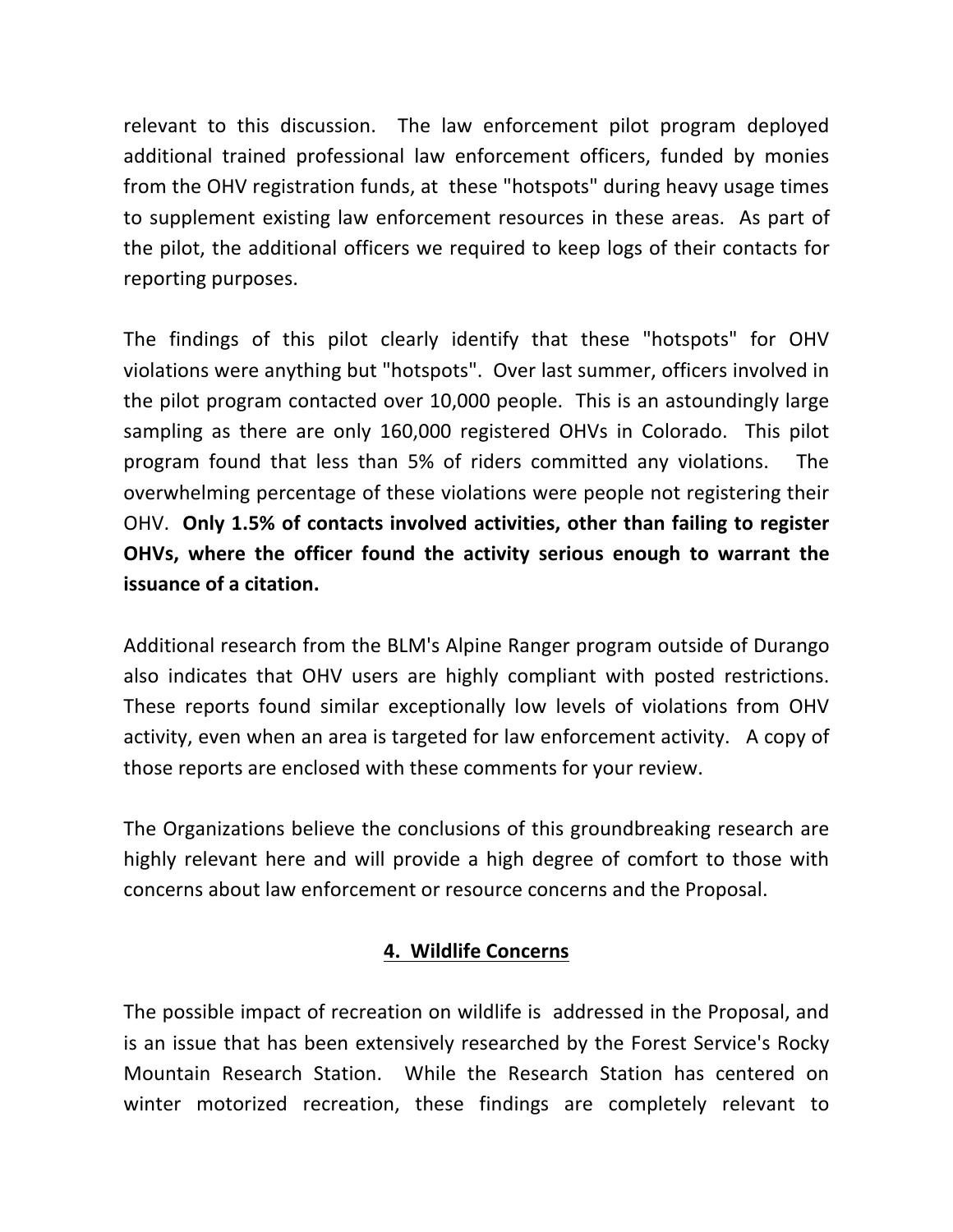addressing management of summer recreation as researchers agree that any negative impacts to wildlife would be more easily recognized during winter periods when stress is greater on the animals. This research has uniformly concluded usage of OHV's has little to no impact on wildlife and Forest Service studies repeatedly and specifically stating:

"Based on these population-level results, we suggest that the debate regarding effects of human winter recreation on wildlife in Yellowstone is largely a social issue as opposed to a wildlife management issue.<sup>"3</sup>

The Organizations are very aware that often closures to motorized recreational access are based on a desire to "do something" to address public outcry on a perceived wildlife issue rather than a clear scientific basis tying recreation to a particular management issue or species. The Organizations believe these "do something" decisions often results in limited agency resources being directed to management of issues that simply will never actually address the concern or issue with the species. While we are not aware of significant public opposition to the Proposal, "do something" management for species must be avoided and management decisions must be based on good science to allow the decision to remedy the true issues that may be impacting a species in the area.

## **5. Conclusion**

The Organizations are vigorous supporters of the Proposal and vigorously believe the trail network must remain a multiple use trail network to allow for the largest benefit to the largest user group. The Proposal would provide a significant economic benefit to the adjacent communities and would have minimal resource risks as newly released research specifically concludes that the OHV community is a highly law abiding community when they are notified of the restrictions.

 

<sup>&</sup>lt;sup>3</sup> PJ White & Troy Davis. Wildlife responses to motorized winter recreation in Yellowstone. USFS 2005 Annual *Report* at Pg 1.